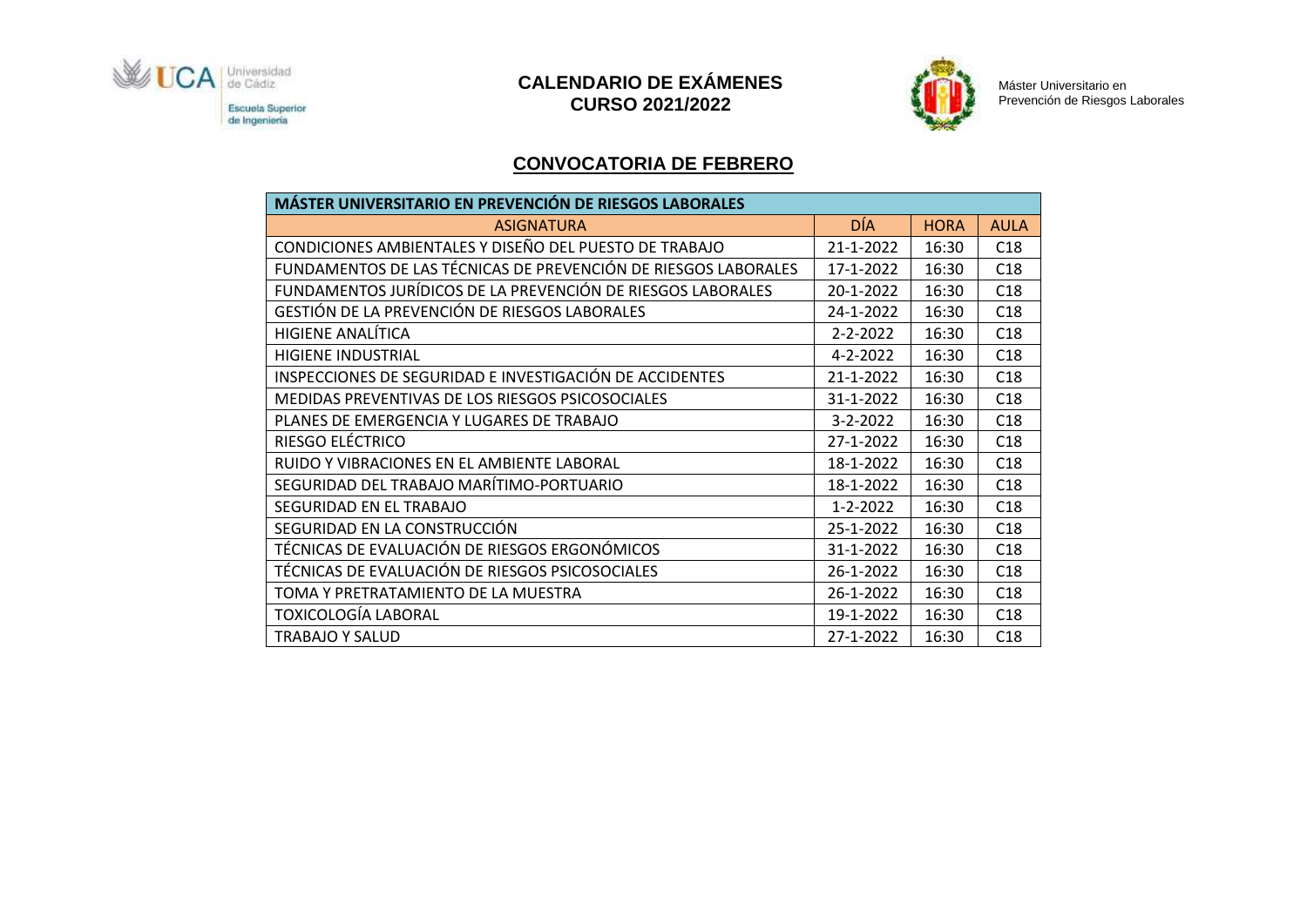

# **CALENDARIO DE EXÁMENES CURSO 2021/2022**



Máster Universitario en Prevención de Riesgos Laborales

### **CONVOCATORIA DE JUNIO**

| <b>MÁSTER UNIVERSITARIO EN PREVENCIÓN DE RIESGOS LABORALES</b> |                |             |             |  |  |
|----------------------------------------------------------------|----------------|-------------|-------------|--|--|
| <b>ASIGNATURA</b>                                              | DÍA            | <b>HORA</b> | <b>AULA</b> |  |  |
| CONDICIONES AMBIENTALES Y DISEÑO DEL PUESTO DE TRABAJO         | 23-6-2022      | 16:30       | C18         |  |  |
| FUNDAMENTOS DE LAS TÉCNICAS DE PREVENCIÓN DE RIESGOS LABORALES | 24-6-2022      | 16:30       | C18         |  |  |
| FUNDAMENTOS JURÍDICOS DE LA PREVENCIÓN DE RIESGOS LABORALES    | 22-6-2022      | 16:30       | C18         |  |  |
| GESTIÓN DE LA PREVENCIÓN DE RIESGOS LABORALES                  | 20-6-2022      | 16:30       | C18         |  |  |
| <b>HIGIENE ANALÍTICA</b>                                       | 21-6-2022      | 16:30       | C18         |  |  |
| <b>HIGIENE INDUSTRIAL</b>                                      | 8-6-2022       | 9:30        | C18         |  |  |
| INSPECCIONES DE SEGURIDAD E INVESTIGACIÓN DE ACCIDENTES        | 13-6-2022      | 16:30       | C18         |  |  |
| MEDIDAS PREVENTIVAS DE LOS RIESGOS PSICOSOCIALES               | 17-6-2022      | 16:30       | C18         |  |  |
| PLANES DE EMERGENCIA Y LUGARES DE TRABAJO                      | 16-6-2022      | 16:30       | C18         |  |  |
| RIESGO ELÉCTRICO                                               | 15-6-2022      | 16:30       | C18         |  |  |
| RUIDO Y VIBRACIONES EN EL AMBIENTE LABORAL                     | $8 - 6 - 2022$ | 16:30       | C18         |  |  |
| SEGURIDAD DEL TRABAJO MARÍTIMO-PORTUARIO                       | 7-6-2022       | 16:30       | C18         |  |  |
| SEGURIDAD EN EL TRABAJO                                        | 10-6-2022      | 9:30        | C18         |  |  |
| SEGURIDAD EN LA CONSTRUCCIÓN                                   | 27-6-2022      | 16:30       | C18         |  |  |
| TÉCNICAS DE EVALUACIÓN DE RIESGOS ERGONÓMICOS                  | 17-6-2022      | 16:30       | C18         |  |  |
| TÉCNICAS DE EVALUACIÓN DE RIESGOS PSICOSOCIALES                | 10-6-2022      | 16:30       | C18         |  |  |
| TOMA Y PRETRATAMIENTO DE LA MUESTRA                            | 14-6-2022      | 16:30       | C18         |  |  |
| <b>TOXICOLOGÍA LABORAL</b>                                     | $9 - 6 - 2022$ | 16:30       | C18         |  |  |
| <b>TRABAJO Y SALUD</b>                                         | 23-6-2022      | 9:30        | C18         |  |  |